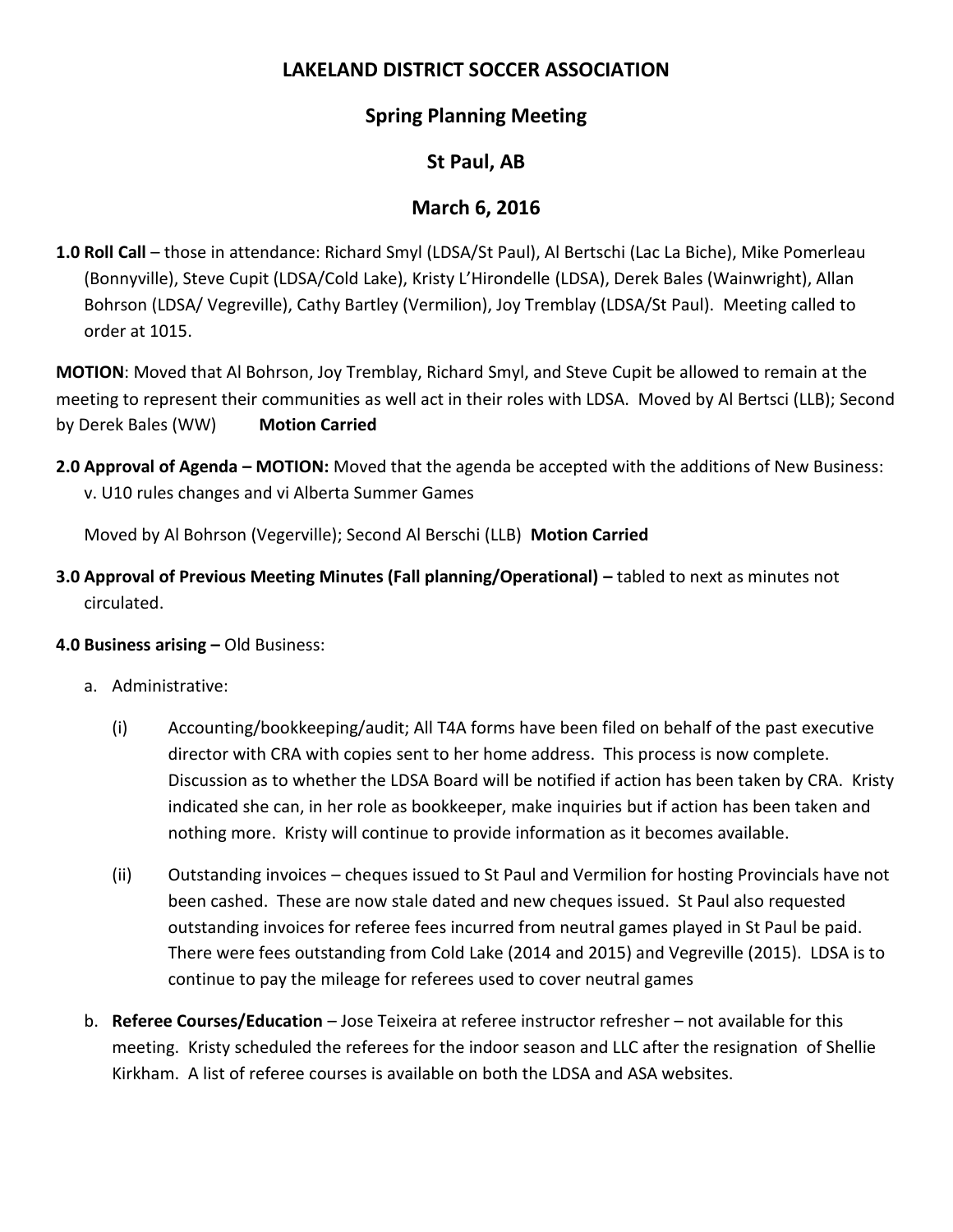**MOTION**: A meeting of the community head referees/referee directors be called prior to the LDSA Spring Operations Meeting April 10, 2016, to determine the referee representative to LDSA. Moved by Joy Tremblay (St Paul); Second by Derek Bales (Wainwright). **Motion Carried** 

The rationale for this is noted in the 2015 AGM minutes. Steve Cupit expressed a desire to act as exofficio on the district referee committee.

There was discussion surrounding the retirement of long time and beloved referee form Vermilion, Merle Klumph. She will no longer instruct, mentor, or referee. It was decided Joy will contact her to ask if she would agree to an award in her name to be given annually to a Lakeland Referee. Details to be decided by district referee committee.

**MOTION:** LDSA nominate Merle Klumph as lifetime member of ASA and provide a plaque with a value up to \$150 to commemorate the honour. Moved by Joy Tremblay (St Paul), second Al Bohrson (Vegreville). **Motion Carried**

**c. Technical –** Mike Pomerleau acting temporarily as DHC until committee of community head coaches and technical directors meet.

**MOTION:** A meeting of community head coaches/technical directors be called prior to the LDSA Spring Operational meeting April 10, 2016 to determine the technical representative to LDSA. Moved by Joy Tremblay; Second Derek Bales (Wainwright). **Motion Carried**

Coaching courses/Education – courses will be listed on the LDSA website

**ASA Festival Format** – ASA has expressed a desire to have member districts adopt the Festival format for mini soccer. ASA will attend an LDSA community willing to trial the new pathway, train the coaches, and provide a \$2000 grant form RBC is the program is run for the season. Mike provided an explanation of the program and it's rationale. St Paul indicated it was willing to host should no one else chose to do so. ASA requires 80 players and 8 to 16 coaches. Those coaches who attend will receive NCCP credit for Fundamentals. Steve Cupit was to confirm if the grant was still available if mini tournaments were help in the host community. He also encouraged all member communities to investigate the festival pathway on the CSA website.

**It was stressed that coaches taking teams to provincial tournaments MUST have age appropriate soccer course**. **Age appropriate courses are encouraged for league play but not mandatory. An NCCP number is, however, mandatory. ALL TEAM REGISTRATION FORMS MUST INCLUDE NCCP NUMBERS AND CRC EXPIRY DATES FOR ALL COACHES LISTED**

Please see ASA and LDSA website for dates and locations of courses.

## d **Competitions**

## **(I) Outdoor League Play**

**Stats coordinator –** this is included in the job tasks of the Executive Director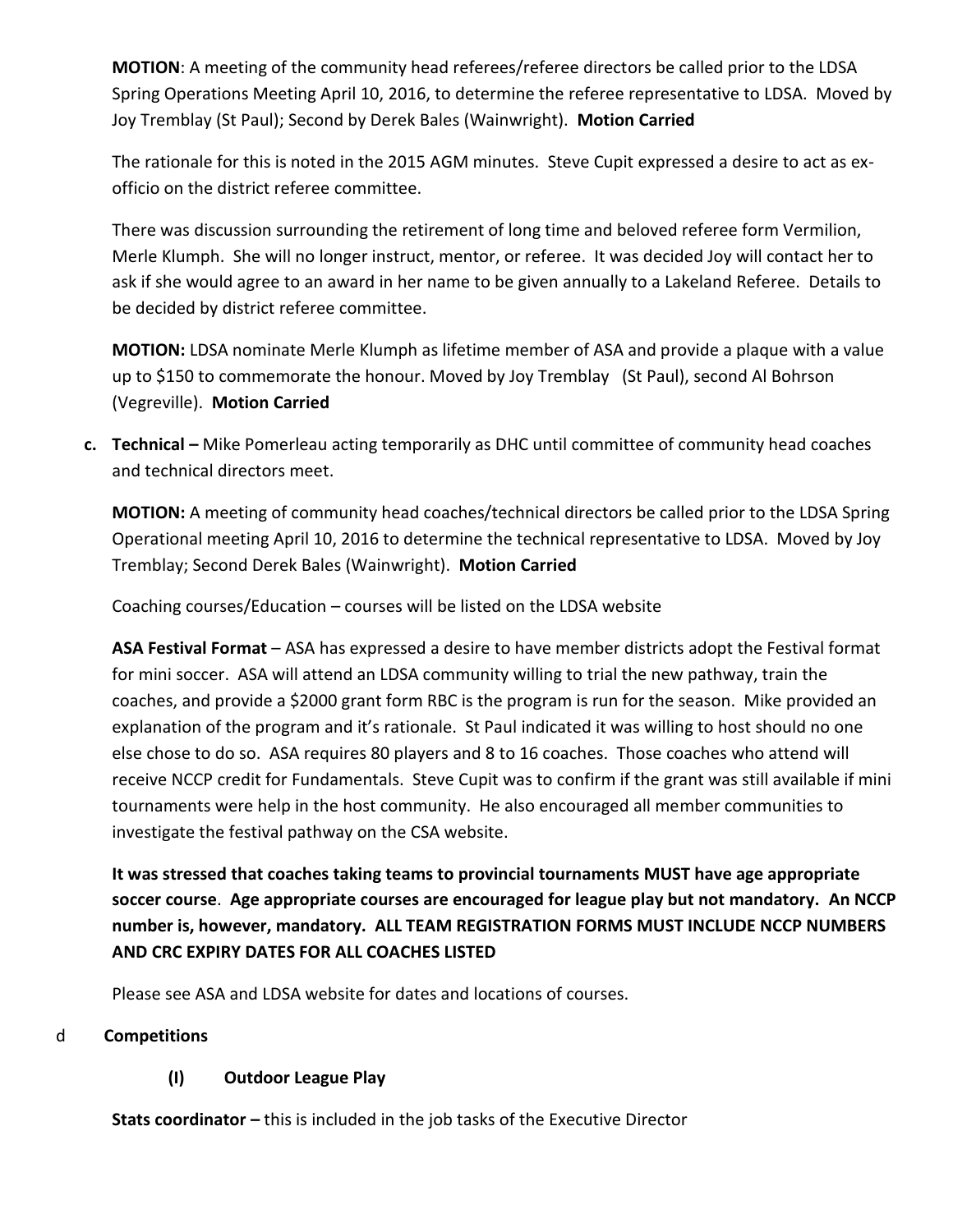**Referee assignments –** communities will be responsible to schedule referees for games in their communities. It is the home team's responsibility to schedule games in a neutral location. Please coordinate with referee directors in the neutral site – usually St Paul or Vermilion.

**Neutral games –** please ensure any changes to neutral games are verified by field assigner in the neutral host community. That is, neutral games may not be scheduled is St Paul without the consent of St Paul assigner – Richard Smyl. This is to ensure field availability. Teams must also continue to inform Executive Director of any game changes or defaults.

## **(II) Outdoor Lakeland Cup**

## **June 17 – 19 (Vermilion) U14 and U18**

## **June 24 – 26 (St Paul) U12 and U16**

- The World Cup format for draws will continue for all Lakeland Cup age categories.
- There was discussion about a change in the Tie-breaking procedure for pools of more than 3 teams. This will be discussed further at the Spring Operational meeting with the aim of instituting it at the outdoor LLCs.

## **(III) Provincials**

**Indoor –** Lakeland Cup was very successful this season. Thank you to LLB for hosting. The follow teams are to attend indoor provincials: LLB U 12 BOYS, LLB U12 GIRLS, CL (BOUCHER) U14 BOYS, LLB U14 GIRLS, CL U16 BOYS, VEGREVILLE U16 GIRLS, CL U18 BOYS, BV U18 GIRLS.

There was consensus that the LLC tournament determines which teams will represent LDSA at provincial championships. A girls team may, with permission of the LDSA Board, play against the boys during league play, but not in LLC. To do so would cause them to forfeit the right to compete for provincials at their own gender.

**Outdoor -** St Paul was the only community to bid to host outdoor 2017. This offer to host was forwarded to ASA. LDSA will only support one bid.

(iv) **Tournaments** - See LDSA and ASA website for listings. LDSA will support and sanction one tournament for age group per weekend. Please ensure mini tournaments are sanctioned with LDSA. Please inform LDSA when teams are leaving the District to attend tournaments. Teams planning to travel out of the province must be aware of ASA policies and procedures for this, including the need for travel permits. There will fees associated with travel out of province and country.

## 5. **NEW BUSINESS**

### **(i) MINI PROGRAMS**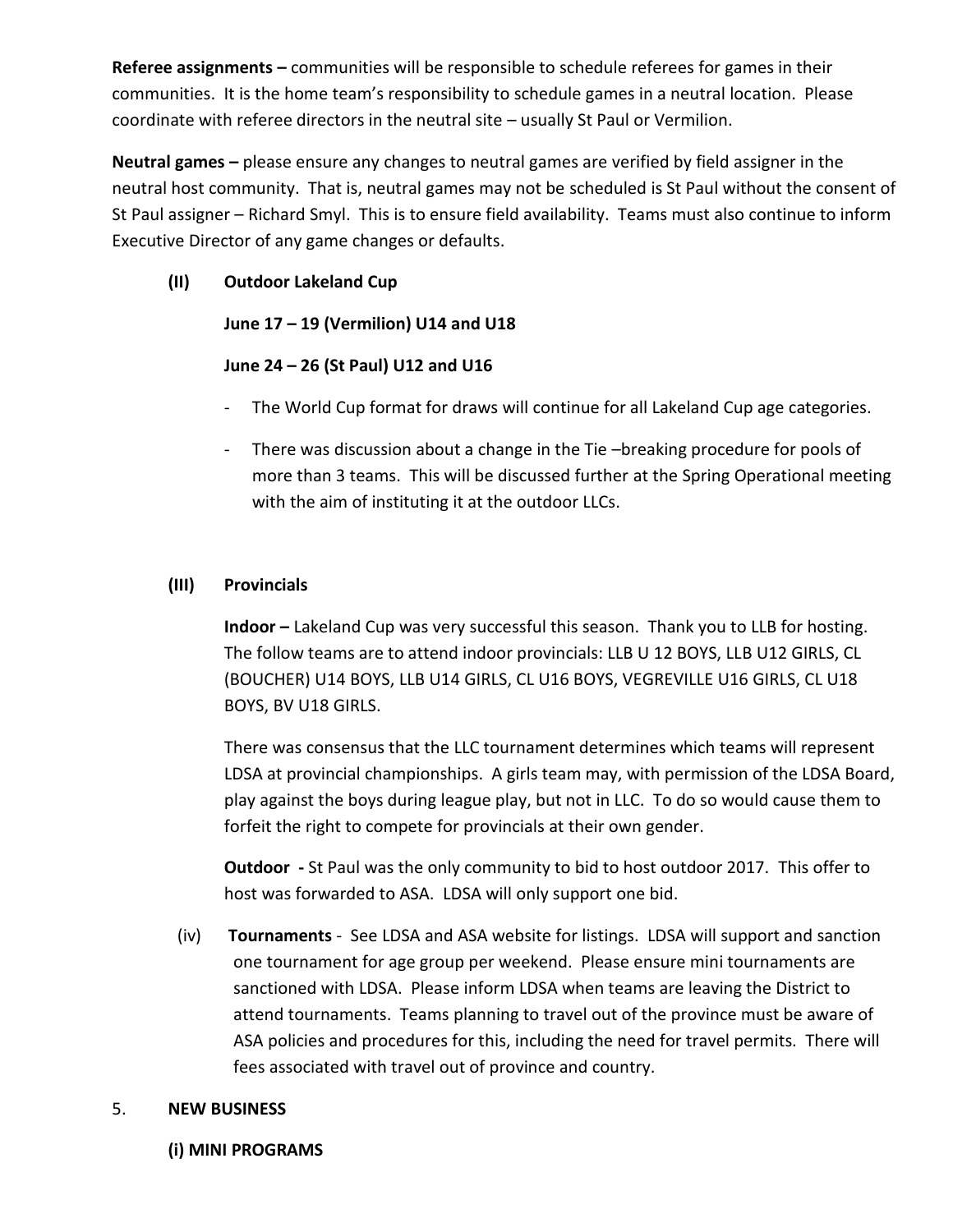#### U4/U6 – 4v4 **no keeper**

U8 – 5v5 **includes sweeper/keeper**

U10 – 7v7 **includes keeper**

U12 8v8 **includes keeper**

### **LDSA mini rules listed on LDSA website**

(iii) CRC and NCCP – Inclusion of these is mandatory on all team rosters. ASA now uses a central registration system and incomplete rosters cannot be entered.

Coach education – many coaches, managers, and parents are unaware of league play procedures, especially the need to honour game commitments. Teams must compete in league play and complete all scheduled games in order to be eligible for LLC. Please ensure all coaches and managers are aware that the team cancelling the game is responsible for rescheduling the game. This includes contacting the community representative to cancel and reschedule the referees and well as the neutral host community if appropriate. Please also remind community registrars there are no new registrations after the proposed date (May 31). It was also noted that no more than 4 coaches may be on the bench at any given time, and all must be listed on the game sheet.

There was general discussion about coach and parent conduct. **Each community is responsible for the conduct of their teams and parents. Please be diligent with coach education!!**

- **(iv) FC Edmonton tickets –** Steve Cupit reported a promotion by FC Edmonton for LDSA to purchase ticket vouchers for FC Edmonton home games which could be sold as a fund raiser. There is also the chance of special recognition of LDSA at an FC Edmonton home game, depending on number of tickets sold. It was proposed that LDSA purchase tickets to give to players, with the anticipation parents would purchase their own tickets to attend the game. **MOTION: LDSA sponsor 500 ticket vouchers for FC Edmonton home games, at a cost of \$6000, to distribute to communities.** Moved by Steve Cupit (Cold Lake); Second Cathy Bartley (Vermilion). **Motion Carried.**
- **(v) U10 Rule changes –** it was agreed to ask the referees to give a greater distance for goal kicks at the U10 age group.
- **(vi) Alberta Summer Games –** u13 age group to be represented in Leduc. July 14 -17 2016. Boys coach is Mike Pomerleau, with Ian Diaz coaching the girls. Trails are set for May 14-15 in St Paul, May 27-28 in Ft Mc Murray, and June 11/12 in Ft McMurray (by invitation only). \$10 fee per session. Players asked to arrive one half hour early for ensure registration completed prior to the session.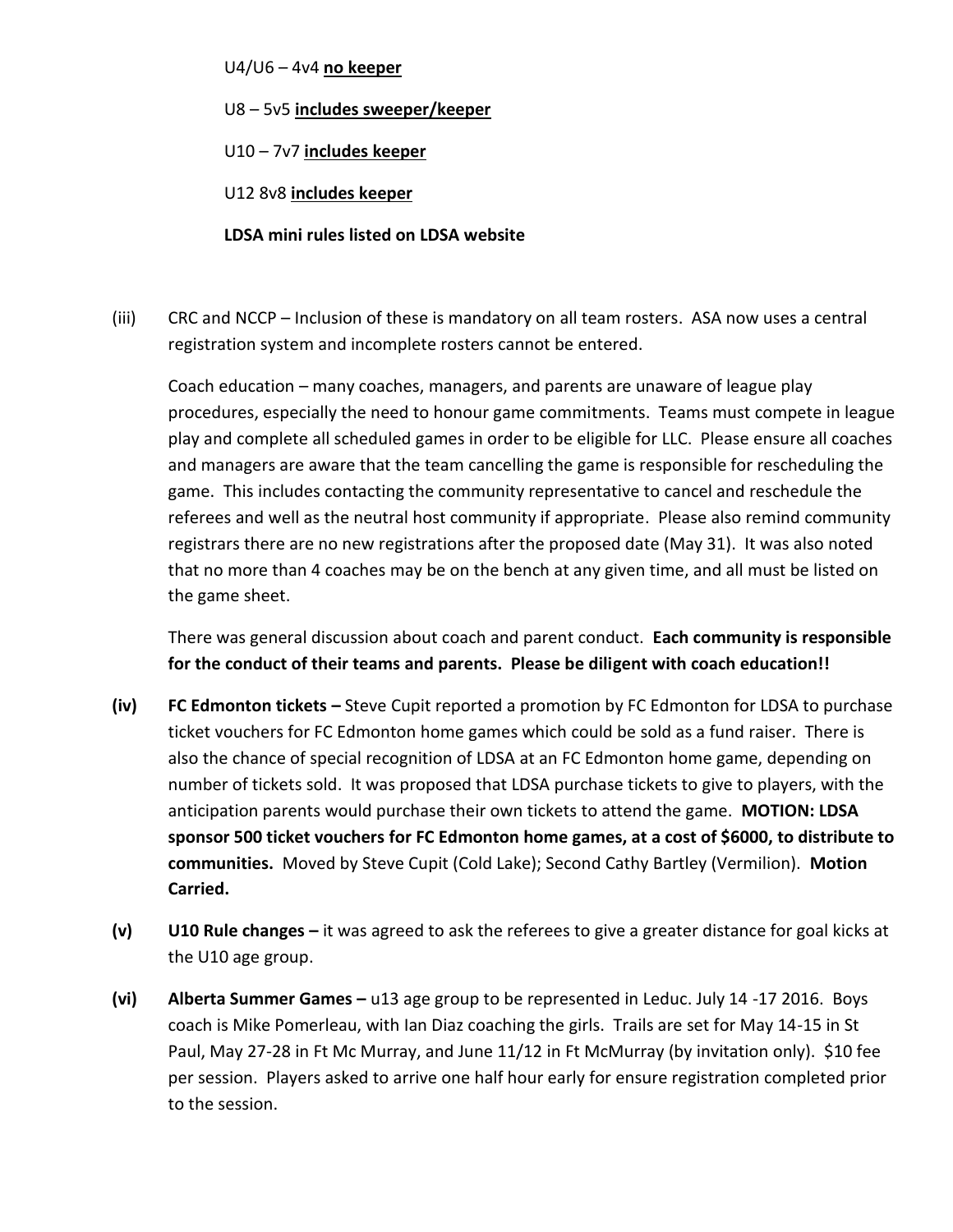#### **6. Calendar of Events:**

#### **(i) Outdoor Administration: DEADLINES**

- Player Registration Fees to office May 15
- Play ASA roster to office May 15 (\*\*\*use roster on ASA website\*\*\*)
- CRC lists to office  $-7$  days prior to LLC
- Tier III declaration June 27
- Tier III Rosters July 31
- New player registration May 31
- Adult provincial declaration May 31
- Adult provincial roster August 15

### **\*\*\* REMEMBER PLAYERS MUST PLAY TIER IV PRIOR TO PLAYING TIER III \*\*\***

#### **(ii) Outdoor League play:**

- Number of teams per age groups and gender to office April 15
- Black-out dates to office asap
- Filed names, nights of play, practice times to office asap
- League games start at 7 pm unless otherwise agreed upon by coaches, communities, and referees
- League play to start may 4/5, weather permitting
- Weekend games may be scheduled

### **(iii) Outdoor LLC**

- Lakeland Cup registrations and fees to office May 15
- Roster and coaching changes 7 days prior to LLC

### **(iv) Outdoor Provincials**

- Tier IV provincial rosters to office June 29
- ASA dates rural Tier IV provincials July 8 10